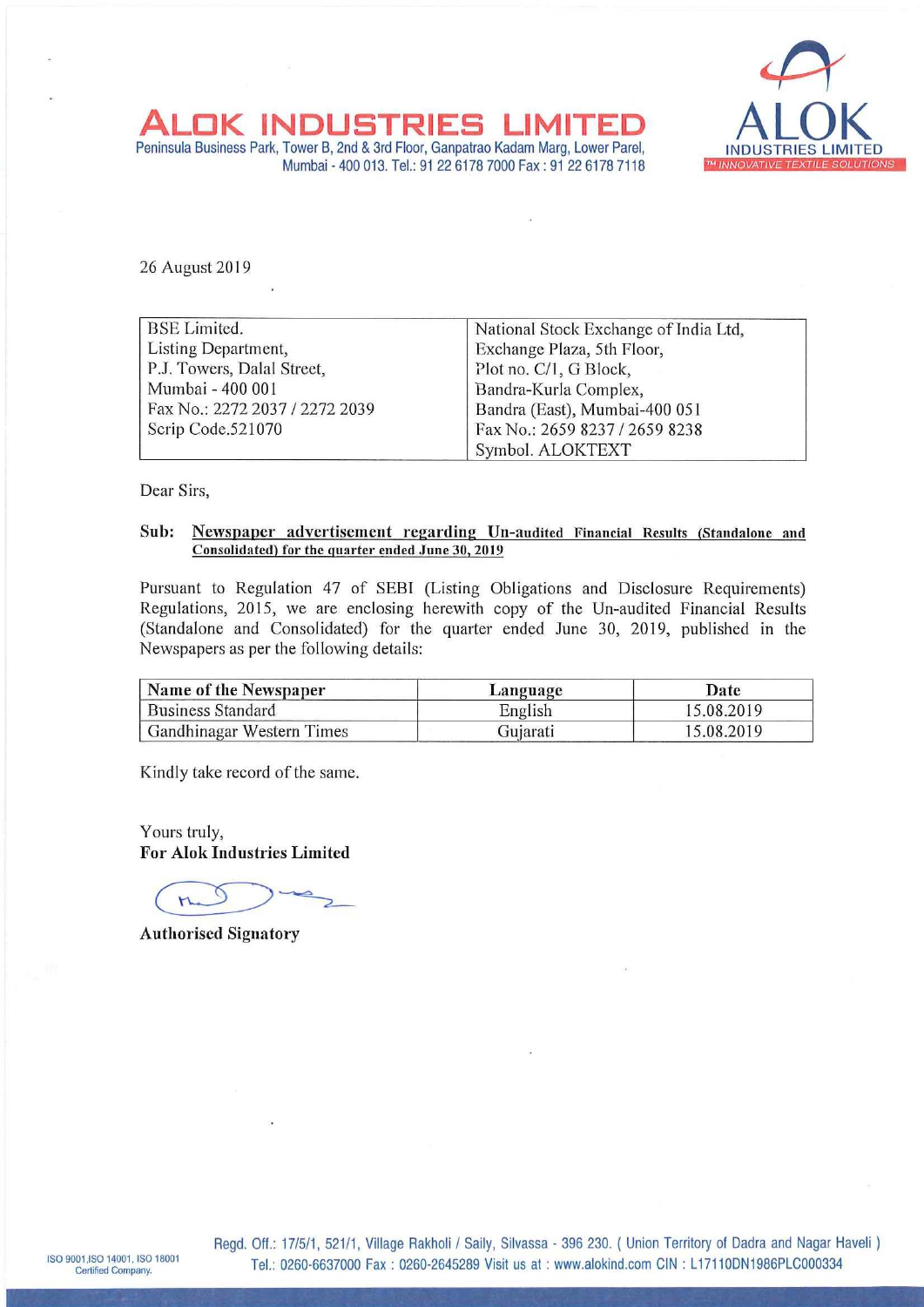### ALOK INDUSTRIES LIMITED

CIN. L17110DN1986PLC000334

Regd Office : 17/5/1, 521/1 Village Rakholl / Sayli, Silvassa - 396230 Union Territory of Dadra and Nagar Haveli

#### **STATEMENT OF UNAUDITED STA** MOALONE FINANCIAL RESULTS FOR THE QUARTER ENDED 30TH JUNE 2019 **ALL CALLED**

|                                                  | $\approx$ and unaudited consolidated financial results for the quarter ended 30th June 2019 $\sim$ 30 and 2019 $\sim$ 30 and 2019 $\sim$ 30 and 2019 $\sim$ 30 and 2019 $\sim$ 30 and 30 and 30 and 30 and 30 and 30 and 30 and 30 and 30 an |                       |                      |                       |                     |                             |                     |                       |                      |
|--------------------------------------------------|----------------------------------------------------------------------------------------------------------------------------------------------------------------------------------------------------------------------------------------------|-----------------------|----------------------|-----------------------|---------------------|-----------------------------|---------------------|-----------------------|----------------------|
| <b>Rs in Crore (except EPS)</b>                  |                                                                                                                                                                                                                                              |                       |                      |                       |                     |                             |                     |                       |                      |
|                                                  |                                                                                                                                                                                                                                              | Standalone            |                      |                       | Consolidated        |                             |                     |                       |                      |
| St.                                              |                                                                                                                                                                                                                                              |                       | Quarter ended        |                       | Year Ended          | Year Ended<br>Quarter ended |                     |                       |                      |
| No.                                              | <b>PARTICULARS</b>                                                                                                                                                                                                                           | 30.06.2019            | 31.03.2019           | 30.06.2018            | 31.03.2019          | 30,06,2019                  | 31.03.2019          | 30.06.2018            | 31.03.2019           |
|                                                  |                                                                                                                                                                                                                                              | (Unaudited)           | (Audited)            | (Unaudited)           | (Audited)           | (Unaudited)                 | (Audited)           | (Unaudited)           | (Audited)            |
| l1.                                              | income                                                                                                                                                                                                                                       |                       |                      |                       |                     |                             |                     |                       |                      |
|                                                  | <b>Revenue from Operations</b><br>a)                                                                                                                                                                                                         | 817.38                | 770.52               | 786.50                | 3.128.76            | 866.63                      | 810.15              | 895.66                | 3,352.24             |
|                                                  | Other Income<br>b).                                                                                                                                                                                                                          | 65.19                 | 45.55                | 1.67                  | 124.32              | 15.91                       | 2.46                | 10.14                 | 18.53                |
|                                                  | <b>Total Income</b>                                                                                                                                                                                                                          | 882.57                | 816.07               | 788.17                | 3,253,08            | 882 54                      | 812.61              | 905.80                | 3,370.77             |
| İ2                                               | <b>Expenses</b>                                                                                                                                                                                                                              |                       |                      |                       |                     |                             |                     |                       |                      |
|                                                  | Cost of materials consumed<br>a)                                                                                                                                                                                                             | 532.35                | 517.50               | 521.76                | 2,105.77            | 547.13                      | 530.37              | 587.91                | 2.215.54             |
|                                                  | Purchase of Stock in Trade<br>p)                                                                                                                                                                                                             |                       |                      |                       |                     | 1.61                        | 1.64                | 1.99                  | 8.82                 |
|                                                  | Changes in inventories of finished goods and work-in-progress<br>d                                                                                                                                                                           | 3.68                  | (7.73)               | 761                   | 45.51               | 9.74                        | (3.95)              | 1270                  | 49.91                |
|                                                  | Employee benefils expense<br>d)                                                                                                                                                                                                              | 56.25                 | 64.94                | 65.07                 | 252.95              | 69.01                       | 75.75               | 77.83                 | 300.89               |
|                                                  | Finance costs (refer note no. 8)<br>e)                                                                                                                                                                                                       | 12.94                 | 868.93               | 1.046.23              | 4.158.00            | 16.92                       | 909.77              | 1.081.96              | 4,308.74             |
|                                                  | Depreciation and amortisation expense<br>₿                                                                                                                                                                                                   | 139.44                | 132.74               | 133.15                | 533.17              | 142.99                      | 136.49              | 136.77                | 549.51               |
|                                                  | Other expenses<br>g)                                                                                                                                                                                                                         | 210.09                | 153.08               | 211.97                | 692.63              | 221.12                      | 256.87              | 224.82                | 958.93               |
|                                                  | 'n<br>Bad debts written off                                                                                                                                                                                                                  | 0.15                  |                      |                       |                     | 0.01                        |                     |                       |                      |
|                                                  | Provision for doubtful debts and advances<br>ñ                                                                                                                                                                                               | (5.40)                | 26.87                |                       | 26,82               | (5.31)                      | (54.81)             | (0.51)                | (52.68)              |
|                                                  | <b>Total expenses</b>                                                                                                                                                                                                                        | 949.50                | 1,756.33             | 1,985.79              | 8.017.05            | 1,003.22                    | 1,854.13            | 2,123.47              | 8,339.66             |
| l3                                               | Loss from operations before Share of profit/(loss) of Joint                                                                                                                                                                                  |                       |                      |                       |                     |                             |                     |                       |                      |
|                                                  | Ventures, exceptional Items and tax (1-2)                                                                                                                                                                                                    | ${66.93}$             | (940.26)             | (1.197.62)            | (4.763.97)          | (120.68)                    | (1.041.52)          | (1217.67)             | (4,960,69)           |
|                                                  | Share of profit/(loss) from joint ventures                                                                                                                                                                                                   |                       |                      |                       |                     | (0.26)                      | (0.24)              | (0.26)                | (1.02)               |
|                                                  | Loss before exceptional liems and tax (3 - 4)                                                                                                                                                                                                | (66.93)               | (940.26)<br>7.045.19 | (1, 197.62)           | (4,763.97)          | (120.94)                    | (1,041.76)          | (1, 217.93)           | (4,969.91)           |
| $\begin{bmatrix} 4 \\ 5 \\ 6 \\ 7 \end{bmatrix}$ | <b>Exceptional Items</b>                                                                                                                                                                                                                     | (66.93)               |                      | (1, 197.62)           | 7045.19<br>2 281.22 | (120.94)                    | 7045.19<br>6.003.43 | (1.217.93)            | 7.045.19<br>2,075.28 |
| l 8                                              | Profit/(Loss) before tax (5-6)                                                                                                                                                                                                               |                       | 6 104 93             |                       |                     |                             |                     |                       |                      |
|                                                  | Tax expense<br>Current Tax                                                                                                                                                                                                                   |                       |                      |                       |                     |                             | (0.03)              |                       | 0.86                 |
|                                                  | 0<br>(iii) Deferred Tax                                                                                                                                                                                                                      |                       | (0.91)               |                       | (0.91)              |                             | (1.74)              |                       | (1.74)               |
|                                                  | (iii) Provision for tax in respect of earlier years                                                                                                                                                                                          |                       |                      |                       |                     |                             |                     |                       |                      |
|                                                  | <b>Total Tax expense</b>                                                                                                                                                                                                                     |                       | (0.91)               |                       | (0.91)              |                             | (1.77)              |                       | (0.88)               |
| 19                                               | Net Profit / (Loss) for the period (7-8)                                                                                                                                                                                                     | (66.93)               | 6,105,34             | (1.197.62)            | 2,282.13            | (120.94)                    | 6,005.20            | (1, 217.93)           | 2,076.16             |
| l 10                                             | Other comprehensive income                                                                                                                                                                                                                   |                       |                      |                       |                     |                             |                     |                       |                      |
|                                                  | ltems that will not be subsequently reclassified to profit or loss<br>Ø.                                                                                                                                                                     |                       |                      |                       |                     |                             |                     |                       |                      |
|                                                  | (a) Remeasurements gains /(losses) on defined benefit plans                                                                                                                                                                                  |                       | 2.60                 |                       | 2.60                |                             | 2.60                |                       | 2.60                 |
|                                                  | Income tax on (a) above<br>ωН                                                                                                                                                                                                                |                       | (0.91)               |                       | (0.91)              |                             | (0.91)              |                       | (0.91)               |
|                                                  | Items that will be subsequently reclassified to profit or loss<br>$(i)$ $(a)$                                                                                                                                                                |                       |                      |                       |                     | 17.37                       | 32.97               | (198.79)              | (231.70)             |
|                                                  | (b) Income tax on (a) above                                                                                                                                                                                                                  |                       |                      |                       |                     | (6.01)                      | 11141               | 68.80                 | 80.19                |
|                                                  | Total Other comprehensive income                                                                                                                                                                                                             |                       | 1.69                 |                       | 1.69                | 11.36                       | 23.25               | (129.99)              | (149.82)             |
| 11                                               | Total comprehensive Income (9+10)                                                                                                                                                                                                            | (66.93)               | 6.107.53             | (1, 197.62)           | 2,283.82            | (109.58)                    | 6.026.45            | (1,347.92)            | 1,926.34             |
| İ12                                              | Paid up Equity Share Capital (Face Value Rs.10/- per equity share)                                                                                                                                                                           | 1,368,64              | 1,368.64             | 1.368.64              | 1,368.64            | 1,368.64                    | 1,368.64            | 1,368.64              | 1.368.64             |
| 13                                               | Other Equity (excluding Revaluation Reserve)                                                                                                                                                                                                 |                       |                      |                       | (14290.82)          |                             |                     |                       | (15,962.97)          |
| 14                                               | Earnings per share (EPS) (of Rs.10 each):                                                                                                                                                                                                    |                       |                      |                       |                     |                             |                     |                       |                      |
|                                                  | Basic (Rs.)                                                                                                                                                                                                                                  | $(0.49)$ <sup>*</sup> | 44.90*               | $(8.81)$ <sup>*</sup> | 16.67               | (0.89)'                     | 44.16               | $(0.96)$ <sup>*</sup> | 15.17                |
|                                                  | Diluted (Rs.)                                                                                                                                                                                                                                | (0.49)                | 44.90*               | $(8.81)$ <sup>*</sup> | 16.67               | (0.69)                      | 44.16               | (0.96)                | 15.17                |
|                                                  | *- Not annualised                                                                                                                                                                                                                            |                       |                      |                       |                     |                             |                     |                       |                      |

Notes:

∠

**ALOK** 

⊣

Pusuani to an application made by State Bank of India, the Hon'ble National Company Law Tribunal, Ahmedabad bench ("Adjudicating Authority"), vide its order dated 18 July 2017, had ordered he commencement of the corporate insolvency resolution (CIR) process in respect of the company under the provisions of the line independency and Bankruptcy Code, 2016 (the Code). During the CIR process, only one resolution plan dated 12 April, 2018 ("Resolution Plan") was received from JM Financial Asset Reconstruction Company Limited, JM Finance ARC - March 18 Trust<br>and Reliance Industries Umited

The Parties of the Society of March 2019 ("NCLT Order"), the Adjudicating Authority approved the resolution part ("Approved Resolution Plan") submitted by the Resolution Applicants for the<br>Company under Section 31 of the I

Pursuant to the Approved Resolution Plan, a Monitoring Committee has been formed w.e.t. 12th March, 2019 to manage the affairs of the Company and to maintain the Company as a going concern. Considering this the financial slatements are being presented on a 'Going Concern' basis

The Implementation of the Approved Resolution Plan is yet to commence. Upon implementation of the Approved Resolution Plan, inter alia

Total plan outlay of Rs. 6252 crore would be deployed as under:

Payment to financial creditors -INR 5,052 crore (less any excess CIRP cost, if any, in terms of the Resolution Plan)

Payment towards CIRP cost, amount due to operational creditors, workmen and employees -#YR 700 crore. 偷

(ii) Payment lowards capital expenditure -INR 500 crore,

.<br>Reduction of existing share capital - The Resolution Plan proposes reduction of the Company's share capital without any payoul to the shareholders, by reducing the face value of each issued and outslanding equity share of the Company from INR 10 to Re, 1.

should be a feature of the Company (6) INR 250 cross into the Company against issuance of 33,33, 33, 333 shares consititing 21.25% of the issued and paid up<br>spunce of Securities – Reliance Industries United (RIL) will infu Post the additional issue of equity and conversion of Outstanding ARC Debt, Existing Promoter Group anal hold 6.66% of the Company's issued and paid up equity share capital, which, subject to necessary approvals, shall be D Certain creditors of the Company have filed petitions with the Hon'ble National Company Law Appellate Tribunal, New Delhi and Hon'ble NCLT, Ahemdabad, inter alia, praying for certain reliefs

the same are pending for adjudication. The Company has recorded a total comprehensive income of Rs. (66.93) Crore during the quarter, The Company's accumulated losses amounted to Rs. 15725.45 Crore. Total liabilities of the<br>Company as on 31st March, 2019 exceed

The nel deferred tax assets as on 30th June, 2019 are Rs. 1423.11 crose Frevious Year Rs. 1423.11 crore). Since reliable projections of future taxable income shall be available only when the

Approved Resolution Plan is implemented, deferred lax assets for the current period and the Financial Year are presently not recognised and the net deferred lax assets as al the end of the previous financial year have been carried forward.

The Company's current level of operations, at about 30% of the capacity, may not be an indication of the future performance of the Company, Pending implementation of the Approved Resolution Plan, reliable projections of availability of interests flows of the Company supporting the carrying value of Property, Plant and Equipment cannot be determined. Accordingly impediment lessing<br>under Ind AS has not been per

ance we you must be presented and related this and rebuns, the Company had, at the time of transition to hol AS, determined that it operatos in a single primary business segment,<br>namely "Texiles", which consitivies a repor in Operating Segment

Since the Resolution Plan for the compnay has been approved by the Adjudicating Authority, interest on borrowings as per claims admitted for the quarter ended 30th June, 2019 has not been accrued

(a) Alok Infrastructure Limited ("Alok Infra") a wholly owned subsidiary of the company, was admitted under the corporate insolvency resolution ("CIR") process in terms of the Insolvency and Bankruptcy Code, 2016 (Code'), wide an order dated 24th October 2018 of the Honbie National Company Law Tibunal, Mumbai ("Adjudicating Authority"), and the Concerning Control of Code's and the Code in the Code in the Code

of Alok Infra. Currently, this application is pending with the Adjudicating Authority, (b) During the ouarter ended. Alok thira has incurred a net loss of Bs. 2.19 crore. The Company's accumulated losses amounted to Bs. 998.69 crore. Total liabilities as on 30th, June. 2019 excepted total assets by Rs. 921.96 crore.

(c) Futher, Alok Infra has not carried out any impalment lesting of investment property and therefore the correct carrying value of investment property in the consolidated result is unascertainable, The Group has adopted ind AS 116 'Leases' effective 1st April, 2019 and applied the Slandard to its leases. This has resulted in recognizing a Right-of-Use asset and a corresponding Lease Llability. 10 The impact on the profila/losses for the quarter is insignificant.

The above results are certified by the Chief Financial Officer and the Company Secretary and taken on record by the Monitoring Committee at its meeting held on 14th August, 2019. 12 The figures of previous periods / year have been reclassified / regrouped, wherever necessary, to correspond with those of the current periods / year.

For ALOK INDUSTRIES LIMITED Taken on Record **CHI CAI** ce: Mumbai Sunil O. Khande K. H. Gopal Ajay Joshi<br>(On behalf of the Monitoring Committee) Date: 14th August, 2019 (Chief Financial Officer) (Company Secretary)